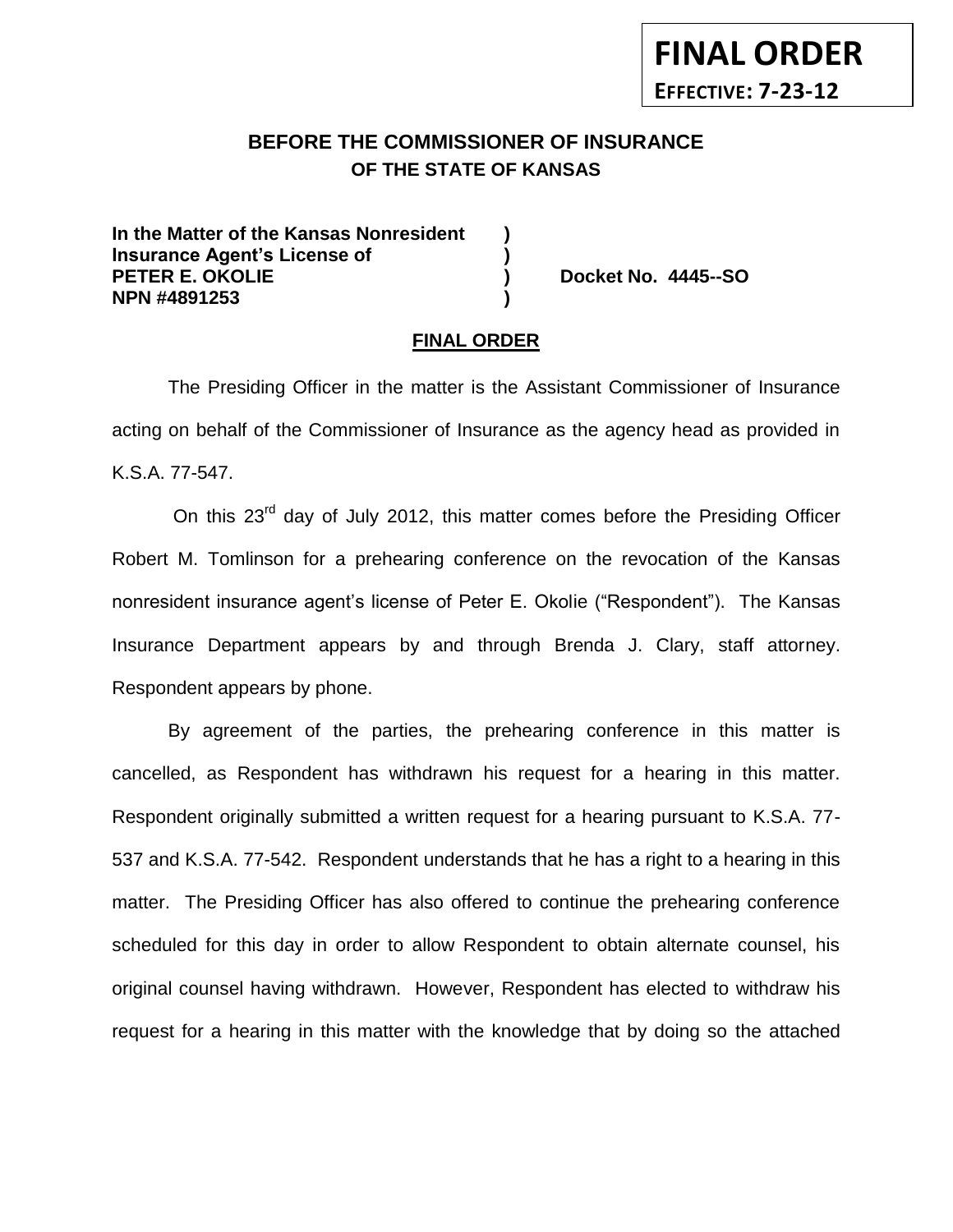Summary, issued May 22, 2012, will become effective as a Final Order this date, since the time for requesting a hearing has expired, and that his license will be revoked.

### **IT IS SO ORDERED.**



\_ \_/s/ Robert M. Tomlinson\_\_\_\_\_\_\_\_\_\_\_\_ Robert M. Tomlinson Asst. Commissioner of Insurance Presiding Officer

### **NOTICE**

In the event Respondent files a Petition for Judicial Review, pursuant to K.S.A. 77-613(e), the agency officer to be served on behalf of the Kansas Insurance Department is:

Zachary J.C. Anshutz, General Counsel Kansas Insurance Department 420 S.W.  $9<sup>th</sup>$  Street Topeka, Kansas 66612

### **Certificate of Service**

The undersigned hereby certifies that he/she served a true and correct copy of the above and foregoing **Final Order** on this \_\_\_6th\_\_\_ day of August, 2012, by causing the same to be placed in the United States Mail, first class postage prepaid, addressed to the following:

7711 Walnut St. Kansas City, MO 64114 Brenda J. Clary Respondent **Staff Attorney** 

Peter E. Okolie **And by hand delivery to the following:** 

Kansas Insurance Department 420 SW 9<sup>th</sup> Street Topeka, Kansas 66612

\_/s/ Jana L. Beethe\_\_\_\_\_\_\_\_\_\_\_\_\_\_\_\_\_\_\_ Jana L. Beethe Legal Assistant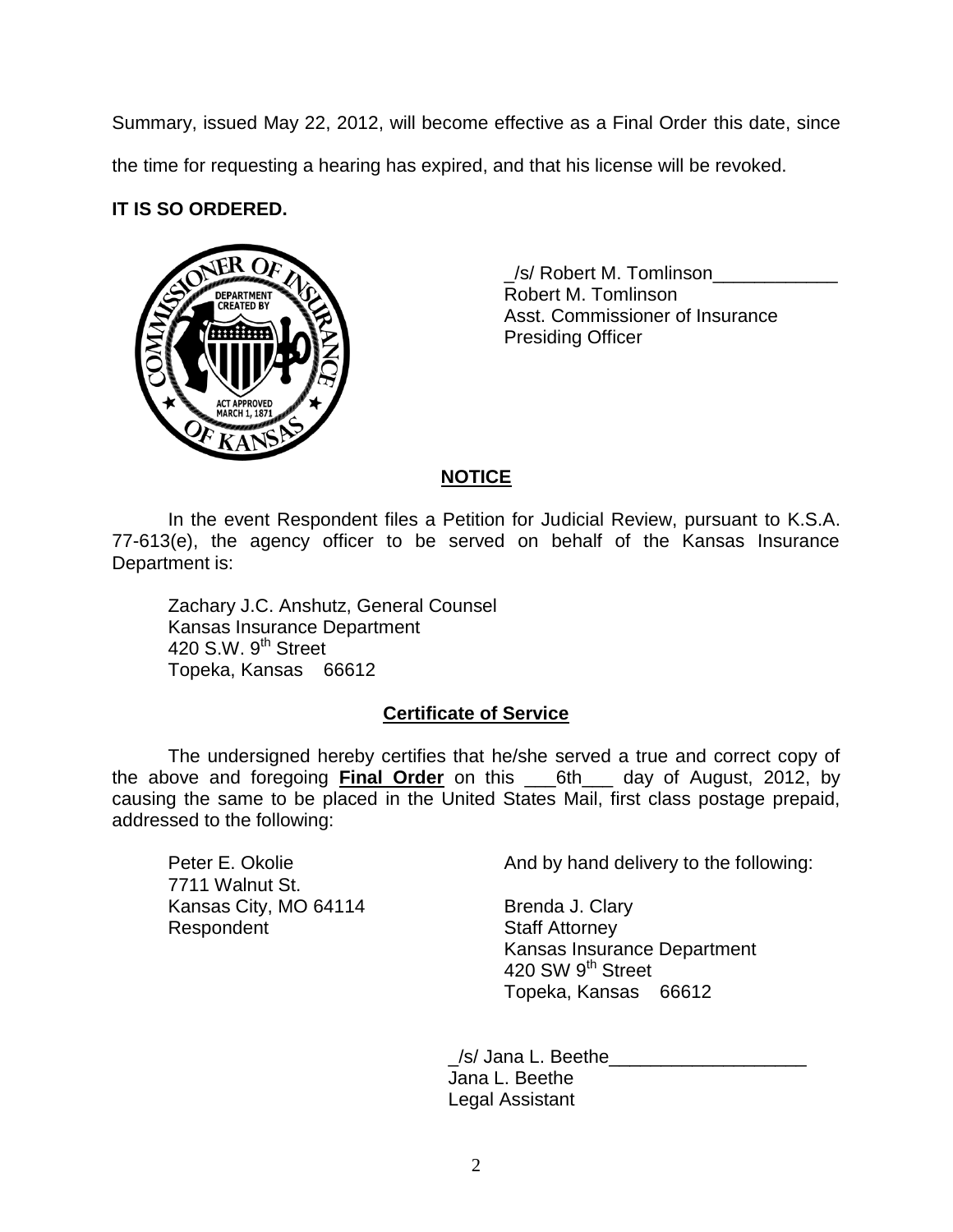# **BEFORE THE COMMISSIONER OF INSURANCE** *-12***OF THE STATE OF KANSAS**

In the Matter of the Kansas Nonresident Insurance Agent's License of ) Docket No. **4445--SO PETER E. OKOLIE** ) NPN 4891253 )

**FINAL ORDER**

**EFFECTIVE: 7-23-12**

#### **SUMMARY ORDER**

**(Pursuant to K.S.A. 40-4909 and K.S.A. 77-537)**

Pursuant to authority granted to the Commissioner of Insurance ("Commissioner") by K.S.A. 40-4909, the Commissioner hereby proposes to find facts and revoke the Kansas nonresident insurance agent's license of Peter E. Okolie ("Respondent") by way of Summary Order as provided by K.S.A. 77-537.

#### **Findings of Fact**

1. Records maintained by the Kansas Insurance Department ("KID") reflect that Respondent was licensed first licensed to transact the business of insurance in Kansas in November 1989 and has been continuously licensed as a nonresident agent since October 4, 2011.

2. KID records further indicate Respondent's legal and mailing address is 7711 Walnut St., Kansas City, MO 64114.

3. Following investigation, the Commissioner has no reason to believe that protection of the public interest requires the Commissioner to give notice and opportunity to participate to anyone other than the respondent.

4. Following investigation, the Commissioner finds evidence sufficient to support the following findings of fact:

5. By letter of March 22, 2012, Coventry Health Care ("Coventry") notified KID that it had terminated Respondent's agent appointment for cause, effective on the same date.

6. According to an investigative report and supporting documentation provided by Coventry, Respondent submitted an individual enrollment request form dated March 5, 2012, for a Coventry Medicare Advantage plan in the name of a person, "RMA," who died November 12, 2009, and the application contained the purported signature of the deceased person.

3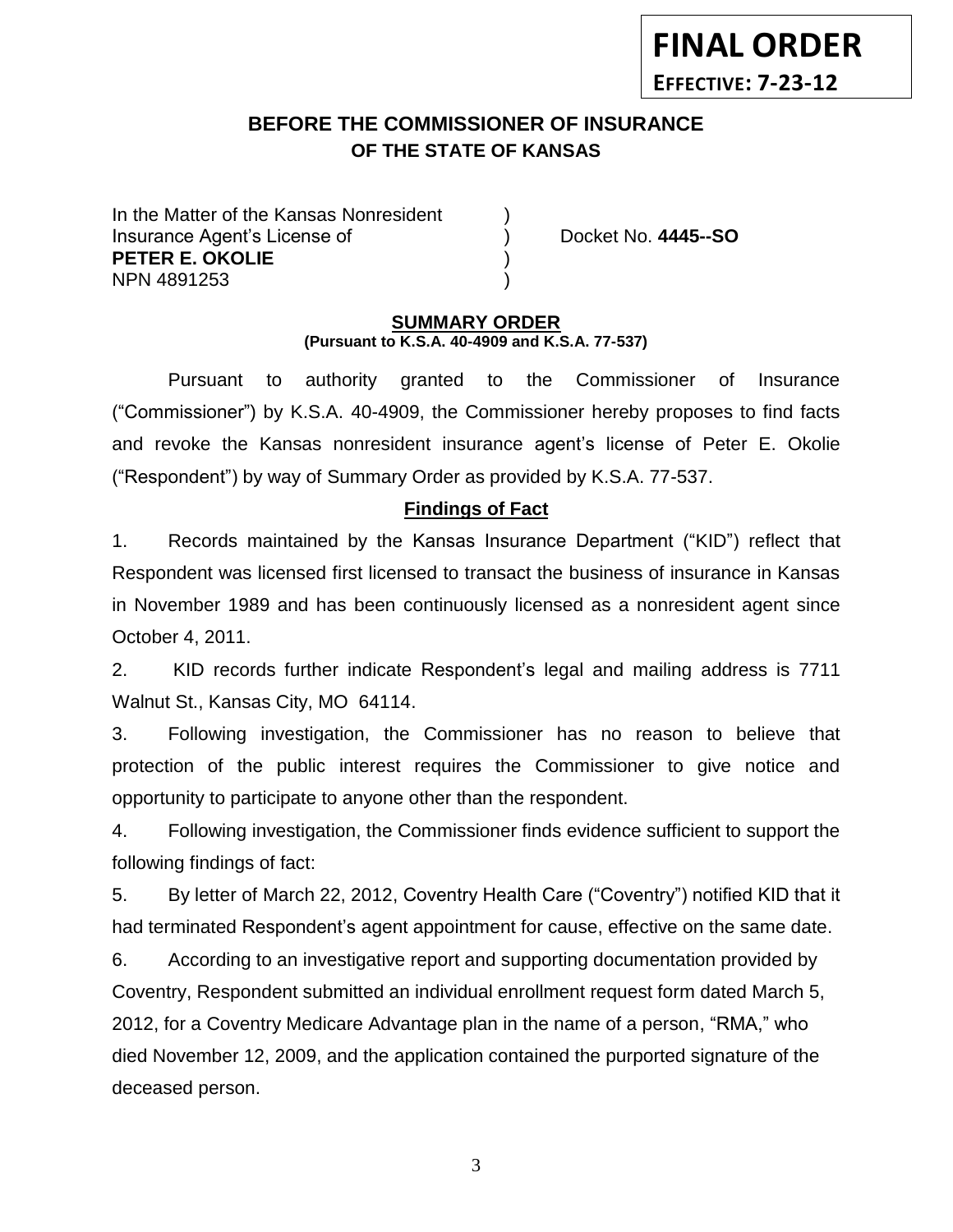7. According to an investigative report and supporting documentation provided by Coventry, Respondent submitted an individual enrollment request form dated March 8, 2012, for a Coventry Medicare Advantage plan in the name of a person, "CCB," a living person, and the application contained the forged signature of the named applicant.

8. By letter of April 16, 2012, counsel for KID summarized the foregoing facts and invited Respondent to reply in writing if he disputed the facts.

9. Respondent replied that he signed the applications but did so to obtain coverage at the request of the consumers.

10. Respondent further alleged that the agency and/or company made the allegations in order to avoid paying renewal commissions.

11. Without deciding whether an ulterior motive for the termination for cause may exist, the Commissioner finds that that the documentation clearly and convincingly supports the allegations.

### **Applicable Law**

12. K.S.A. 2010 Supp. 40-4909(a) provides, in relevant part:

"The commissioner may deny, suspend, revoke or refuse renewal of any license issued under this act if the commissioner finds that the applicant or license holder has: . . .

(8) Used any fraudulent, coercive, or dishonest practice, or demonstrated any incompetence, untrustworthiness or financial irresponsibility in the conduct of business in this state or elsewhere. . . .

(10) Forged another person's name to an application for insurance or to any document related to an insurance transaction." K.S.A. 2010 Supp. 40-4909(a).

13. In addition, the Commissioner may revoke any license issued under the Insurance Agents Licensing Act if the Commissioner finds that the interests of the insurer or the insurable interests of the public are not properly served under such license. K.S.A. 40-4909(b).

## **Conclusions of Law**

14. The Commissioner has jurisdiction over Respondent as well as the subject matter of this proceeding, and such proceeding is held in the public interest.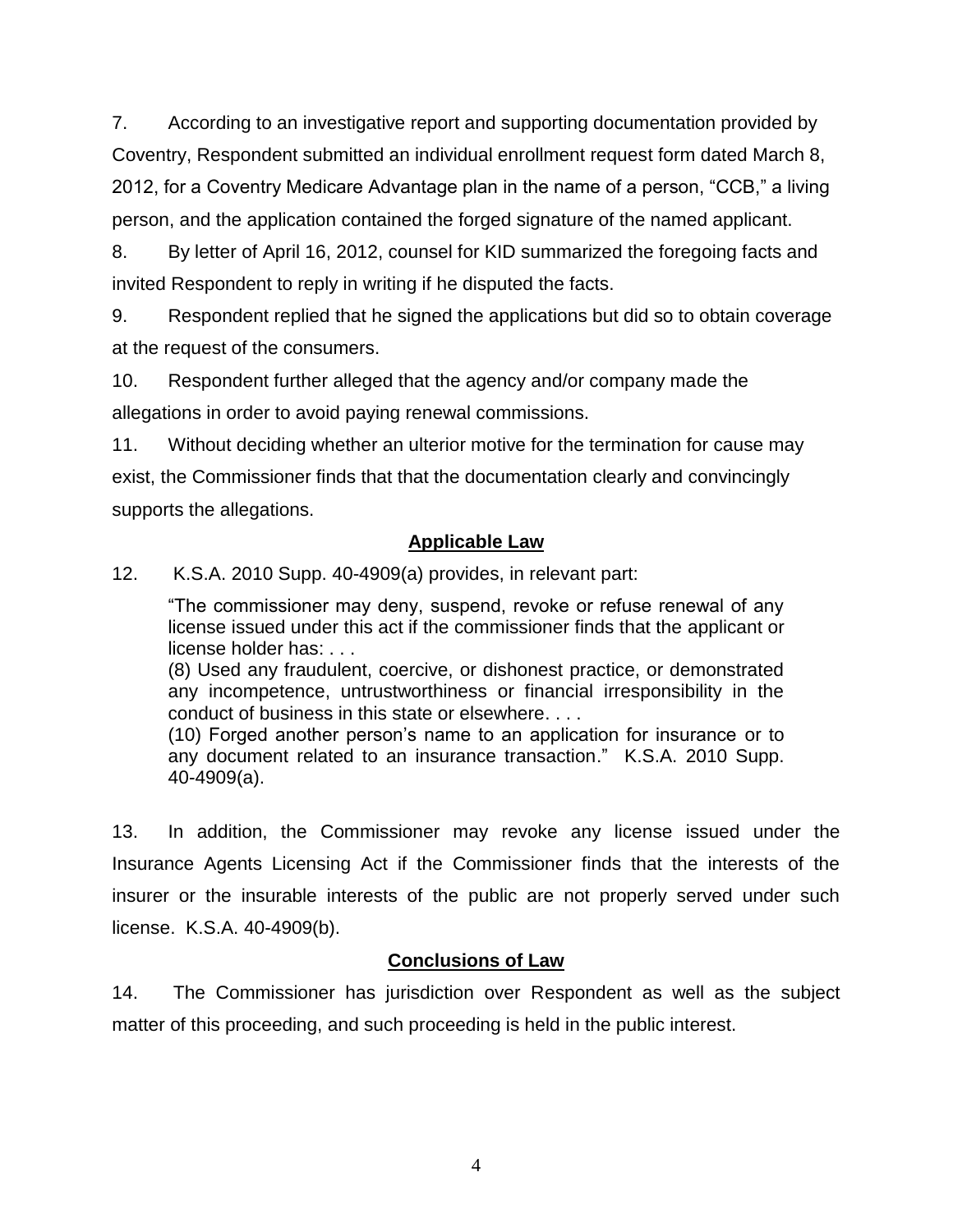15. The Commissioner finds, based on the facts contained in paragraphs 6 and 7, that Respondent's license may be revoked pursuant to K.S.A. 40-4909(a)(10) because Respondent has forged another person's signature to an application for insurance.

16. In addition, based on the same facts and Respondent's communication with KID, the Commissioner finds that Respondent's license may be revoked pursuant to K.S.A. 40-4909(a)(8) because Respondent has used a fraudulent and dishonest practice in the conduct of his insurance business and in his response to KID's inquiry.

17. Based on the foregoing findings, the Commissioner concludes that sufficient grounds exist for the revocation of Respondent's insurance agent's license pursuant to K.S.A. 40-4909(a).

18. The Commissioner further concludes Respondent's license may be revoked pursuant to K.S.A. 40-4909(b) because such license is not properly serving the interests of the insurer and the insurable interests of the public.

19. Based on the facts and circumstances set forth herein, it appears that the use of summary proceedings in this matter is appropriate, in accordance with the provisions set forth in K.S.A. 77-537(a), in that the use of summary proceedings does not violate any provision of the law, the protection of the public interest does not require the KID to give notice and opportunity to participate to persons other than Respondent, and after investigation, KID believes in good faith that the allegations will be supported to the applicable standard of proof.

#### **Policy to be Served**

20. Before issuing an insurance agent license, the Commissioner must determine that the applicant is qualified and has not committed any act that would be grounds for denial, suspension, or revocation. K.S.A. 40-4905(b). Further, the Commissioner may revoke any license issued under the Insurance Agents Licensing Act if the Commissioner finds that the interests of the insurer or the insurable interests of the public are not properly served under the license. The following action is necessary and appropriate to promote the security and integrity of the insurance business and protect insurance consumers by licensing, or continuing to license, persons or entities to sell, solicit, or negotiate insurance in the State of Kansas only if their conduct indicates they are both qualified and trustworthy.

5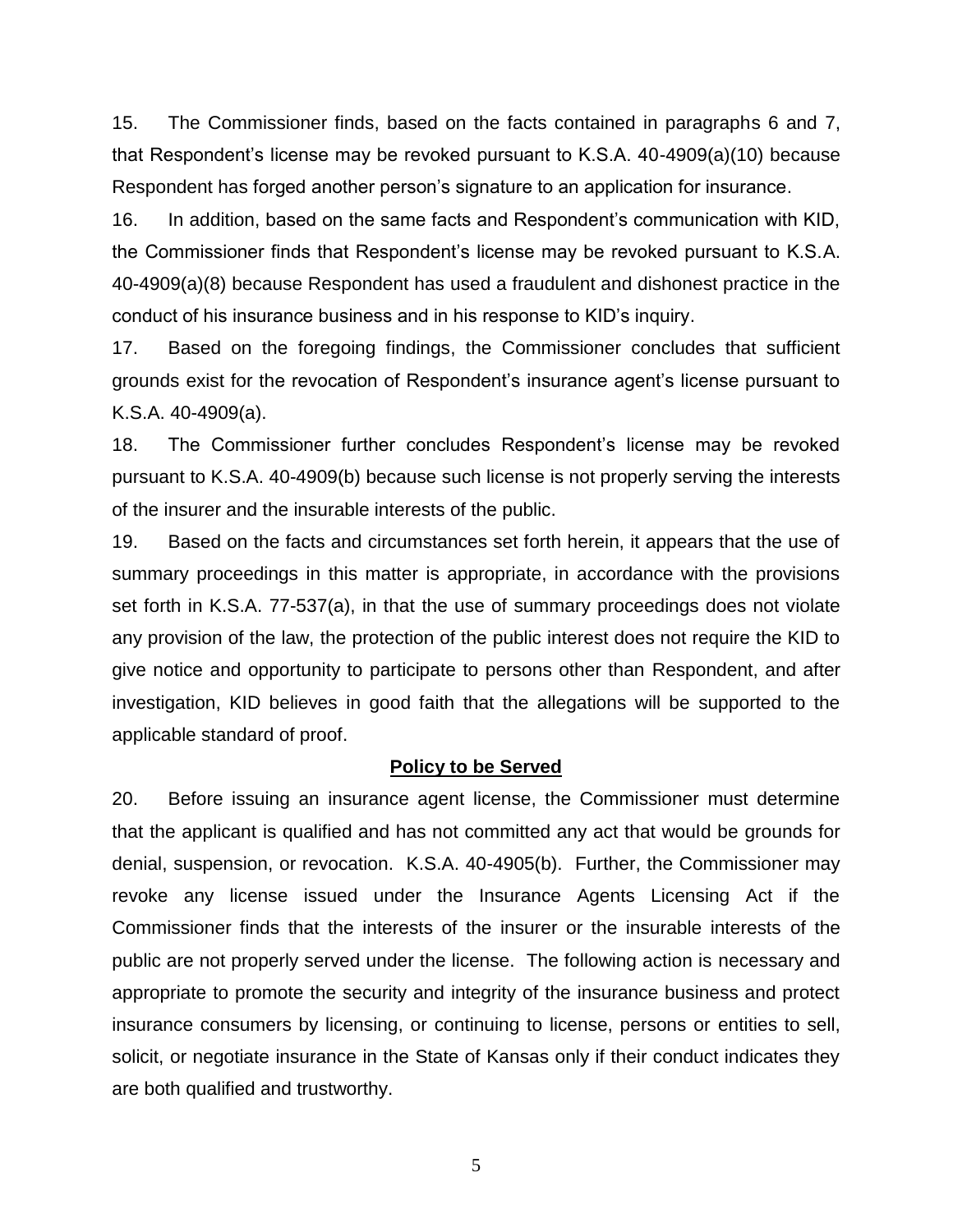**IT IS THEREFORE ORDERED BY THE COMMISSIONER OF INSURANCE THAT** the Kansas nonresident insurance agent's license of **PETER E. OKOLIE** is hereby **REVOKED. It is further ordered,** that **PETER E. OKOLIE,** shall **CEASE and DESIST** from the sale, solicitation, or negotiation of insurance, doing any act toward the sale, solicitation, or negotiation of insurance, and/or receiving compensation deriving from the sale, solicitation, or negotiation of insurance in Kansas or on Kansas risks through business conducted on and after the effective date of this order.

**It is further ordered**, pursuant to KSA 77-415(b)(2)(A), that this order is designated by KID as precedent.

**IT IS SO ORDERED THIS \_\_22nd\_\_ DAY OF MAY 2012, IN THE CITY OF TOPEKA, COUNTY OF SHAWNEE, STATE OF KANSAS.**



\_/s/ Sandy Praeger\_\_\_\_\_\_\_\_\_\_\_\_\_\_\_\_ Sandy Praeger Commissioner of Insurance

BY:

\_/s/ Zachary J.C. Anshutz\_\_\_\_\_\_\_\_\_\_\_ Zachary J.C. Anshutz General Counsel